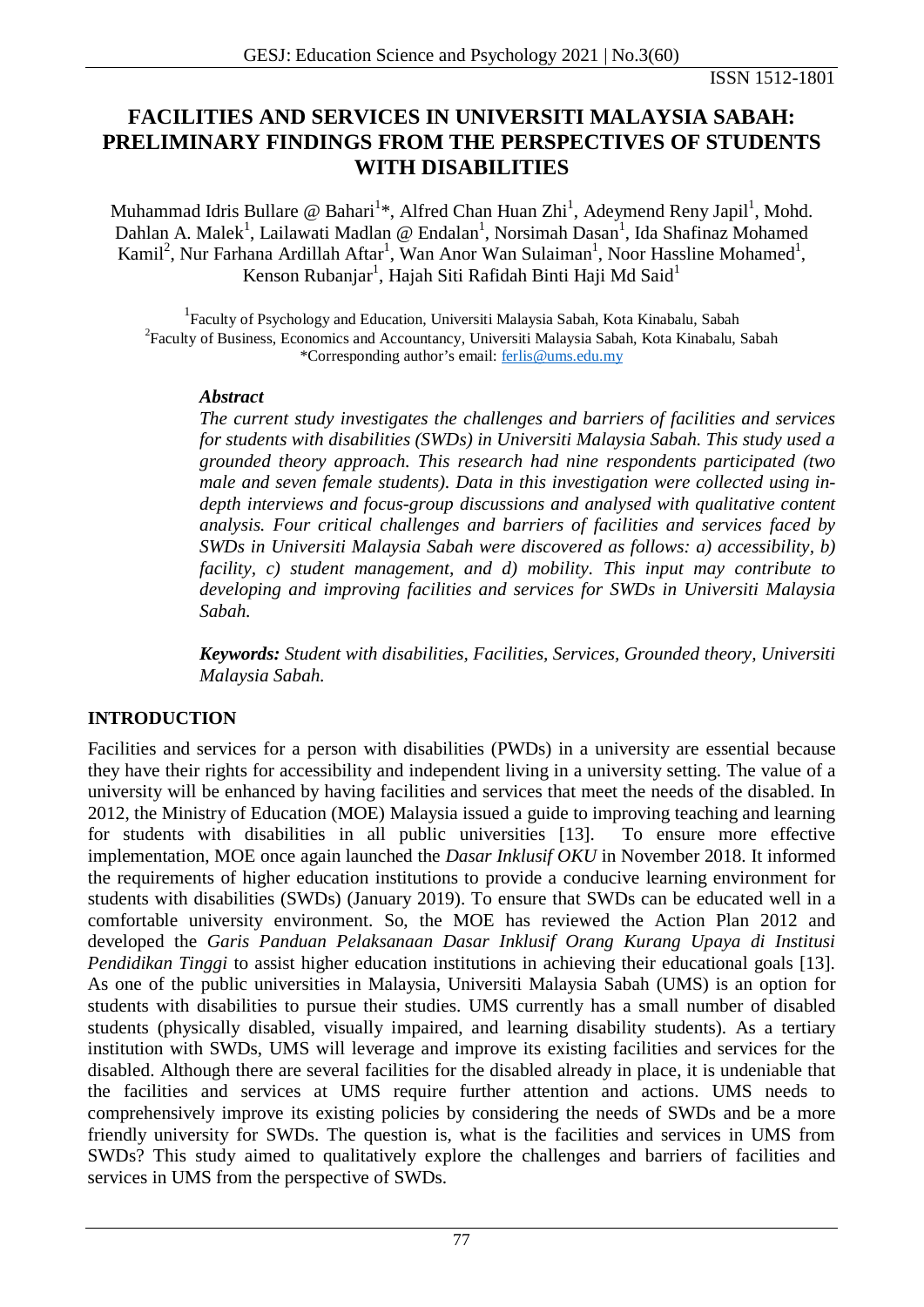## *a) Person with Disabilities*

"Person with disabilities (PWDs)" include those who have long term physical, mental, intellectual, or sensory impairments which may hinder their full and effective participation in society [11, 15]. PWDs are categorized as: Visual impairment, Hearing disability, Physical disability, Learning disability, Speech impairment, Mental disability, and Multiple disabilities.

PWDs should be recognized for equal rights and opportunities practised by the non-disabled. The *Dasar Orang Kurang Upaya* is a step towards creating equal rights and opportunities for the disabled to participate in society fully. This policy also prioritizes human rights values such as honour, respect, and freedom, enabling them to live independently. The *Dasar Orang Kurang Upaya* advocates the following four objectives:

- 1. To recognize and accept the principle that PWDs have the same rights and opportunities for full participation in society.
- 2. To ensure that PWDs enjoy the right, opportunity, and equitable access under national law.
- 3. To eliminate discrimination against a person for their incapacity; and
- 4. To educate and increase public awareness of the rights of PWDs.

Similarly, the Ministry of Women, Family and Community Development also established an Action Plan for Persons with Disability 2016-2020 to realize this policy [11]. This action plan sets out the following ten core strategies:

- 1. To increase the accessibility of PWDs,
- 2. To empower the economy of PWDs,
- 3. To increase access of PWDs to education,
- 4. To increase access of PWDs to health,
- 5. To strengthen social services for PWDs,
- 6. To increases the participation of PWDs in the planning and decision-making process,
- 7. To improve the access of PWDs in the aspect of disaster risk management,
- 8. Research and development,
- 9. Advocation, and
- 10. Convention on the rights of PWDs.

# *b) Students with Disabilities*

"Students with disabilities" refer to individuals with either physical, learning impairment or both, including, but not limited to, persons with visual, hearing, orthopaedic/physical, speech, and specific learning disabilities. Also included is a person with chronic health problems and individuals who are mentally ill. The terms "students with disabling conditions," "students with handicapping conditions," and "students with special needs" are used synonymously [10].

# *c) Facilities and Services for Persons with Disabilities in Universiti Malaysia Sabah*

Universiti Malaysia Sabah (UMS) was established on November 24, 1994. UMS is one of Malaysia's public universities located in Kota Kinabalu, Sabah. UMS has two branches, namely the Faculty of Sustainable Agriculture in Sandakan Campus and Labuan International Faculty of Finance in the Federal Territory of Labuan. Since its establishment, UMS has undergone significant changes in student enrollment, lecturers and staff, management, courses and programs being offered, and infrastructure developments. In terms of infrastructure, UMS is always striving to provide the best facilities and services for all. Among the facilities and services provided in UMS are transportation (e.g., bus) and buildings infrastructures (e.g., library, laboratories, advanced equipment etc.) as well as services (e.g., counselling, finance, and banking services). However, as a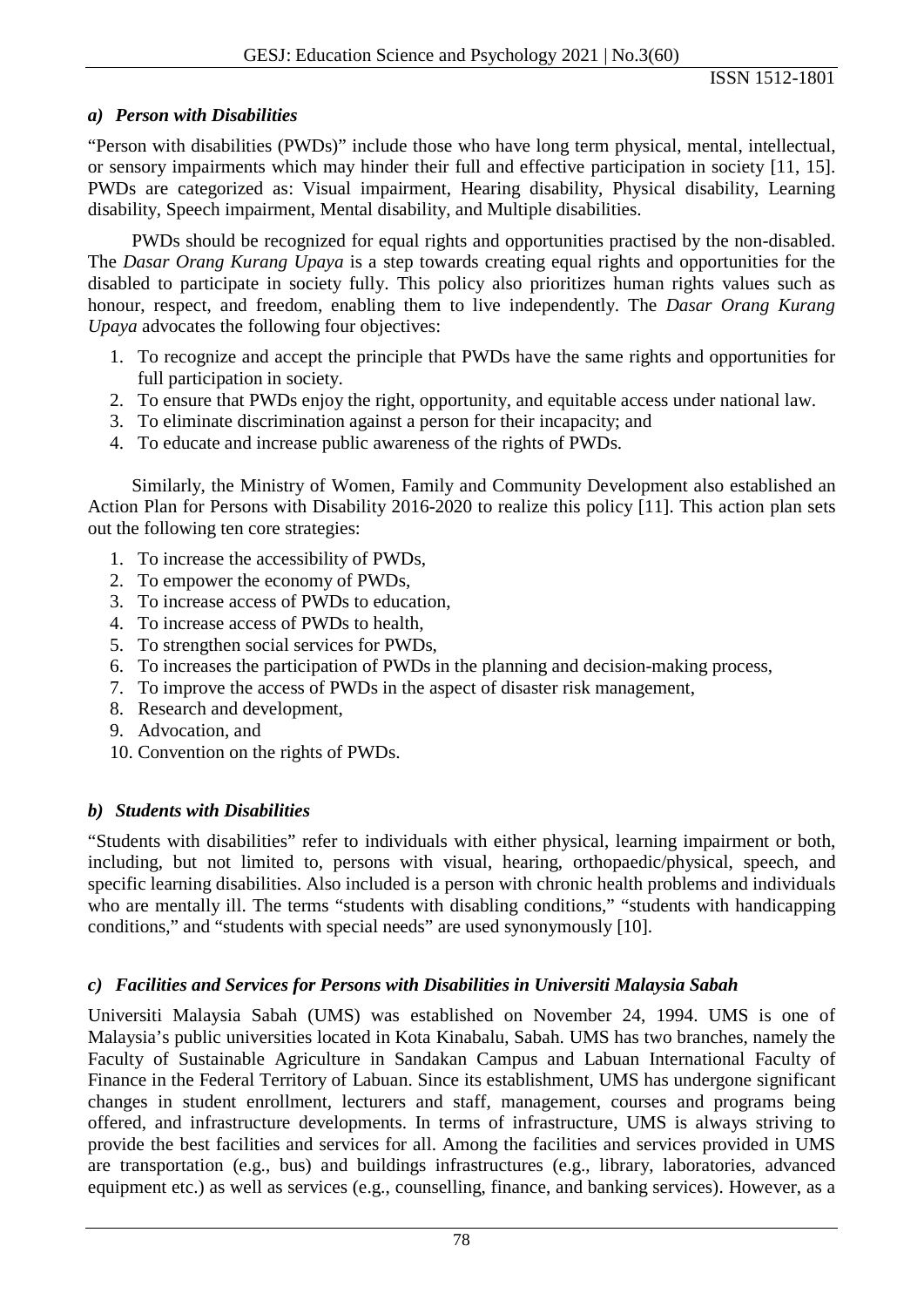university that has SWDs, these facilities and services are somewhat inaccessible. For instance, the Center for Postgraduate Study building does not have elevators, making it difficult for visually impaired students to go upstairs safely. Additionally, the stairs were constructed without tactile blocks, which are essential for SWDs.

As mentioned earlier, UMS has implemented several facilities for PWDs, including ramps, toilets, elevators, parking lots, and wheelchairs (Figure 1 to 4). However, many facilities and services are inaccessible or not available to the PWDs, especially SWDs. Thus, the barriers of facilities and services in UMS from the perspectives of SWDs are duly explored.



*Figure 1* Wheelchair in the lobby of the Faculty A



*Figure 2* Ramps in the main entrance of the Faculty A



*Figure 3* Elevator available at the Faculty A *Figure 4* Toilet for a person with disabilities



located at the Faculty A

In 2019, the Ministry of Education issued Guidelines for implementing Inclusive Policy in Higher Educational Institutions to achieve inclusive education as desired by MOE [13]. This guideline is an effort towards:

- 1. Establishing a disabled-friendly infrastructure that meets the latest standard of universal design code,
- 2. Providing conducive teaching and learning environments for all categories of disability and adhere to the universal design of teaching and learning,
- 3. Create an environment of love, respect, and happiness,
- 4. Providing a conducive living environment to all categories of disability,
- 5. Create a culture of caring community for PWDs,
- 6. Ensuring the inclusion of PWDs in all activities and programs on/off-campus, and
- 7. Providing career development programs for PWDs.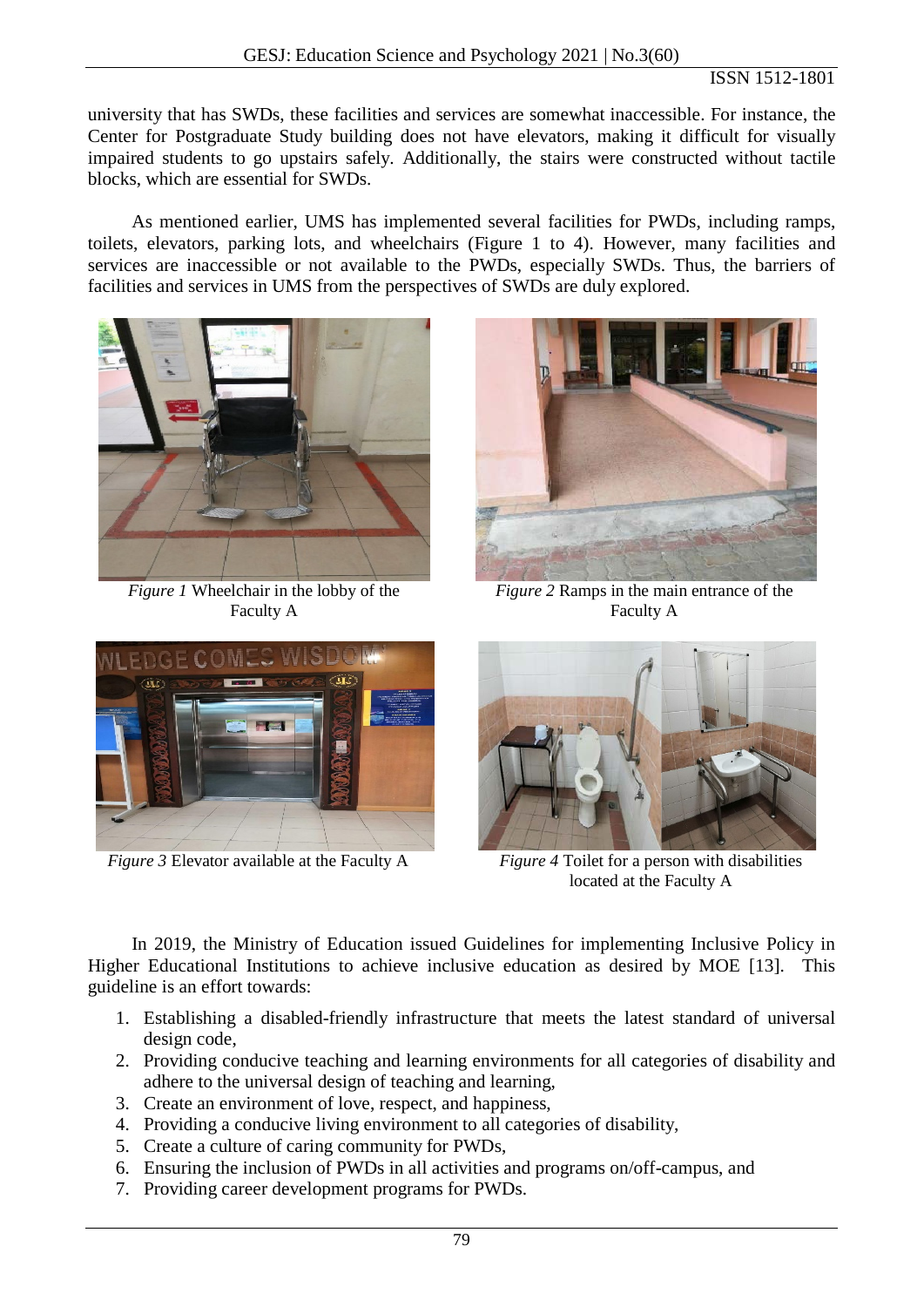This guideline also set out nine aspects, including:

- 1. Strategic planning,
- 2. Services units for PWDs,
- 3. Environment,
- 4. Equipment supports,
- 5. PWDs' safety in emergencies,
- 6. PWDs counselling and emotion,
- 7. Industrial development, job opportunities and practical training,
- 8. Health and social support, and
- 9. Volunteerism.

Based on this guideline and *Undang-undang Kecil Bangunan Seragam 1991* (Malaysian Standard), existing facilities and services in UMS need to be improved or created for PWDs, especially those with visual impairments, hearing loss, physical disabilities, and speech impairments. Being a student with a disability is not an easy task. Many things come to mind, such as the type of services offered by the university. It is to facilitate their movement towards life as a student. There is no denying that higher educational institutions in Malaysia do provide infrastructure for PWDs. However, there are facilities and services for PWDs that needs to be improved or created. Research [2] agrees that the University of Malaya (UM) has better accessibility infrastructure for SWDs but still needs improvement to achieve a friendly university status for PWDs. Facilities provided for PWDs, especially those visually impaired in Malaysia's public universities, requires further improvements to its existing facilities [14]. Limited facilities and services may affect the quality of life of SWDs.

Support services for PWDs – services that provide health and social care – are also essential to encourage their health and wellbeing [12]. Research [5] found that such services effectively address the comorbidities experienced by the disabled and can improve communication between customers other services. Often such services will encourage the participation of PWDs in the community by providing programs to increase their participation and involvement [6]. For PWDs in pursuance of their studies, this support is essential in ensuring equitable access to education [1]. The availability of support services for the disabled plays a vital role in ensuring self-determination and self-decision-making for PWDs and their family members [4].

Consequently, support services for the disabled can be a catalyst for their autonomy in providing they can work towards their goals in life [9]. With these supports readily available, PWDs will improve their quality of life in many aspects such as knowledge, social skills, and self-reliance. Without proper facilities and services, their movement and quality of life in university can be easily jeopardized. However, facilities provided in public universities are currently not friendly to the disabled, and they are not suitable for use [8]. A universal design approach can be implemented by integrating the best possible facilities for all groups.

UMS require a system of facilities and services that is accessible to everyone. As such, UMS should provide facilities and services that are friendly to PWDs studying at UMS. Compared with other universities with better infrastructure for PWDs, such as UM, UMS fare pretty far behind and needs critical improvements in providing infrastructure for PWDs. A qualitative approach was used to explore the challenges and barriers of facilities and services in UMS from the perspective of SWDs. The research question is what are the challenges and obstacles of facilities and services in Universiti Malaysia Sabah from SWDs? The current research aims to qualitatively explore the challenges and barriers of facilities and services in Universiti Malaysia Sabah from the perspective of SWDs.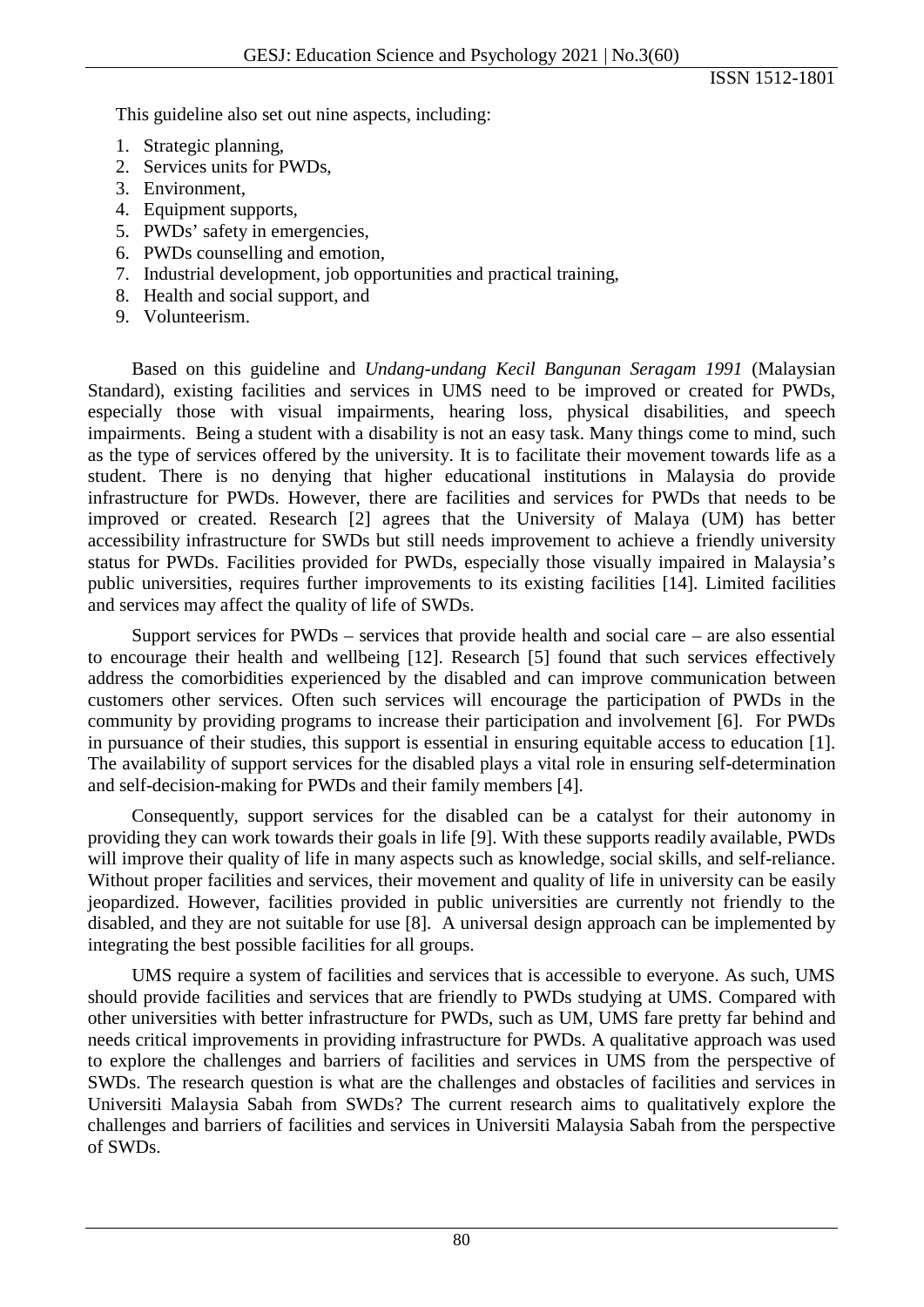## **METHODOLOGY**

#### *a) Research Design*

This qualitative study engaged a grounded theory methodology (GTM), in-depth interview, and focus group discussion. The in-depth interview technique aimed to explore the challenges and barriers of facilities and services in Universiti Malaysia Sabah from the perspective of a single SWD. This research also used a focus group discussion (FGD) to obtain a comprehensive report on the challenges or barriers of facilities and services experienced by the group. FGD are an appropriate technique for generating theory through GTM. The number of participants in the FGD was 8. This investigation began with open-ended questions and structured questions. Below, Table 1 shows the open-ended questions and structured questions.

| Type of questions           | Examples                                                                                                                                             |
|-----------------------------|------------------------------------------------------------------------------------------------------------------------------------------------------|
| <b>Open-ended Question</b>  | Can you tell me a bit about yourself?<br>Can you tell me the challenges or issues you faced in UMS as a<br>$\bullet$<br>person with a disability?    |
| <b>Structured Questions</b> | What are the problems you faced in terms of accessibility?<br>$\bullet$<br>What are the challenges you experience in terms of mobility?<br>$\bullet$ |

#### Table 1: Type of Questions in Investigation

## *b) Participants*

The respondents selected for this study enrolled at Universiti Malaysia Sabah, Kota Kinabalu, Sabah, during the first semester 2019/2020 academic session involving male and female undergraduate students. Nine undergraduate students (2 male and seven female students) aged between 22-25 years old were involved in this study. They are diagnosed with different kinds of disabilities.

#### *c) Procedure*

Permission to implement the study was obtained from Universiti Malaysia Sabah. Participants were selected using a convenience sampling method in which participants are chosen based on availability and willingness to participate. During interview and group discussion sessions, students were informed that participation in the study was voluntary and all the data obtained will be used confidentially. Students were then asked to fill in the consent form and endorse their agreement to participate in the study. The interview and group discussion took 80 and 120 minutes to complete, respectively.

#### *d) Research Protocol*

The research protocol consists of three sections, namely Part A (participant's personal information), Part B (participant's permission form to voice-record the interview and group discussion), and Part C (in-depth interview/focus group discussion guidelines). The development of interview and group discussion questions varied from using open-ended questions to structured questions. Both interviews and discussions were conducted face-to-face and in the Malay language. As suggested by [7], the researcher started the in-depth interview session with an open-ended question – "Can you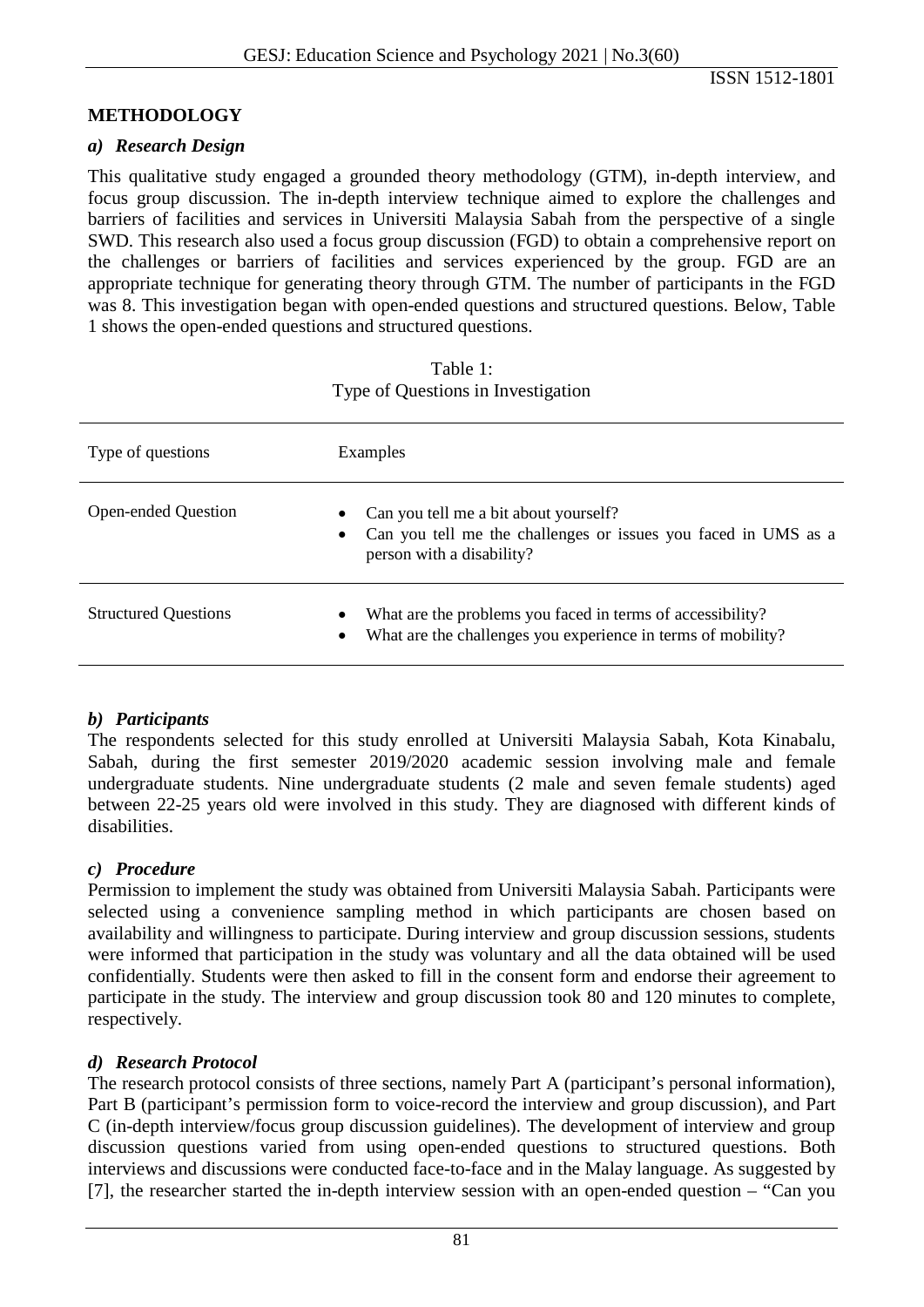tell us [me] about yourself and your family?" The researcher formulated structured questions addressed to the next session during the session (focus group discussion). The structured questions developed from the special interview session were subsequently used in the focus group discussion session.

## *e) Data Analysis*

The qualitative data were analyzed using qualitative content analysis and validated through triangulation and cross-check between research members (member check) [3].

#### **RESULTS**

#### *a) Demographic Characteristics*

A total of nine undergraduate students participated in this study. Two were males, and seven were females. Of these, six were sophomores' students, two were juniors' students, and one was senior. Participating students were from various majors, one from sociology anthropology, one marketing major, and one history major. Six students declined to disclose their major. As previously mentioned, they have different types of disabilities, including physical, visual, and learning disabilities.

## *b) Accessibility*

It was found that accessibility was a significant obstacle among respondents. The theme of accessibility is powerful among them. The analysis shows that respondents experience many challenges in accessibility, including access to learning areas and facilities such as toilets, cafeteria/dining hall, and library.

#### • *Access to learning*

Access to learning is one of the challenges that most visually impaired and learning disability respondents experienced. Barriers to entry to education are reported into two, namely lecture and writing.

#### *i. Lecture*

Teaching methods in lecture hall/room using slideshow are a challenge for visually impaired students. They cannot see the slideshow clearly because of their disability. In addition, lecturers do not upload the teaching material—for example, lecture notes online before the lecture. R1 had trouble seeing the slideshow presented in front of the lecture hall due to his poor vision. He said that:

> *"I am okay with learning during lecture; however, the problem arises when I see the written notes that go with the slides. If the lecturer uploads the slides earlier, it is alright. But almost always, the lecturer will only upload the slides after the lecture. This is one of the problems I face."* (R1-18)

One of the approaches to overcome vision problems by visually impaired students is to sit in front of the class. This way, they can see and read the slideshow more clearly. As illustrated by R5:

> *"Oh, I have poor vision. However, this problem affects me during the lecture only. It makes it hard for me to see the slide from afar. But, if I get closer, it is okay. That is the only problem I face."* (R5-54)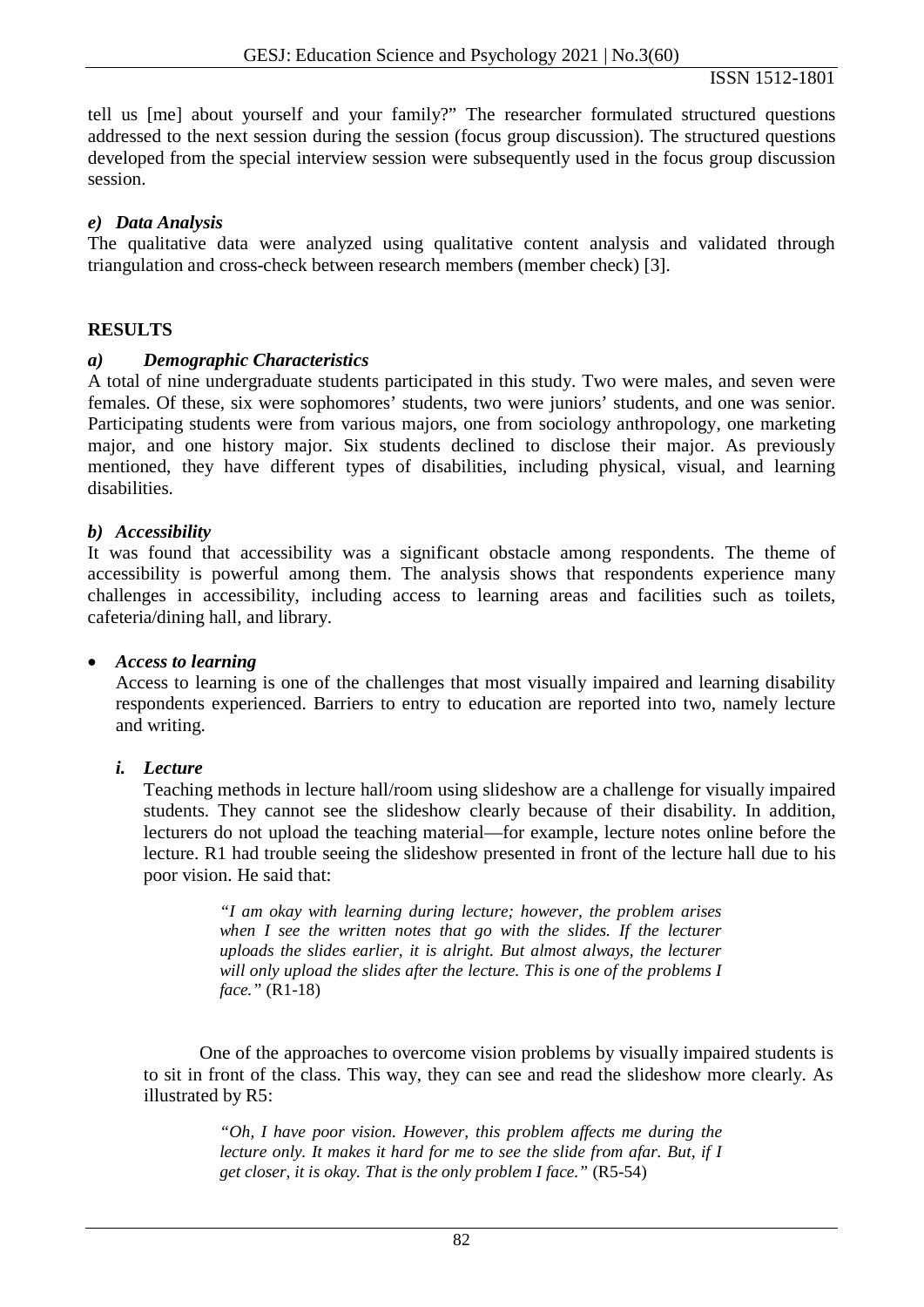However, not all visually impaired students can read the slides even when they sit in front of the class. Their vision impairment was reported to be more severe. This is experienced by R6, who was unable to see and read the lecture slideshow. She says that:

> *"Um... my difficulties were most or less the same as R5. The only difference is whenever I sit, I still cannot see anything during lecture (laugh)."* (R6-62)

## *ii. Writing*

For visually impaired students, writing is a significant challenge. They do not have access to facilities that can help them take notes in class. As such, writing is a problem that R7 faces in his learning, especially when attending lectures. He says that:

> *"I have a dyslexia problem. It is a handicap in learning. When I write, there are always instances when some letters are wrongly placed. Like when I have to write my matric number, the number '5' can sometimes change to 'S'."* (R7-66)

## • *Access to the washroom*

Access to washrooms is also a challenge among SWDs. Although washrooms for PWDs (*Tandas OKU)* are provided in UMS buildings, specific toilets are not suitable for SWDs. Remote and limited disabled-friendly toilets are proving to be a challenge for a student with physical disabilities, as experienced by R9. She mentioned that:

> *"Another difficulty is the washroom; it is very far. Our washroom feels really far."* (R9-52)

> *"For the washroom, the disabled-friendly washroom is located at the centre location, right in the middle. It is far, you know, have you been to it?"* (R9- 122)

> *"The disabled-friendly washroom is far away right there at the centre location. Other than this, there is no other disabled-friendly washroom anywhere else. There should provide these disabled-friendly washrooms at other areas as well."* (R9-124)

## • *Access to cafeteria/dining hall*

Access to the cafeteria/dining hall is a significant challenge for SWDs. SWDs experience numerous challenges when buying food in the cafeteria/dining hall. The cafeteria/dining hall does not provide a particular passageway and counters for SWDs. With the lack of these arrangements, SWDs must stand in line with non-disabled students. Students with physical disabilities are more likely to feel uncomfortable or experience pain (e.g., foot pain) when standing for too long. R9 was one of the SWDs who experienced this, as she relates:

> *"The café is not so disabled-friendly. There is no designated path for us. It is all just free-for-all kind of lining up."* (R9-74)

> *"There is no special area for us to make purchases. We are mixed in with the rest. If when we need to line up, we need to line up with the rest of the students."* (R9-76)

> *"Yes, it is difficult for me because I cannot stand up for long like normal people could. Yes, it is painful to line up and stand up for long."* (R9-78)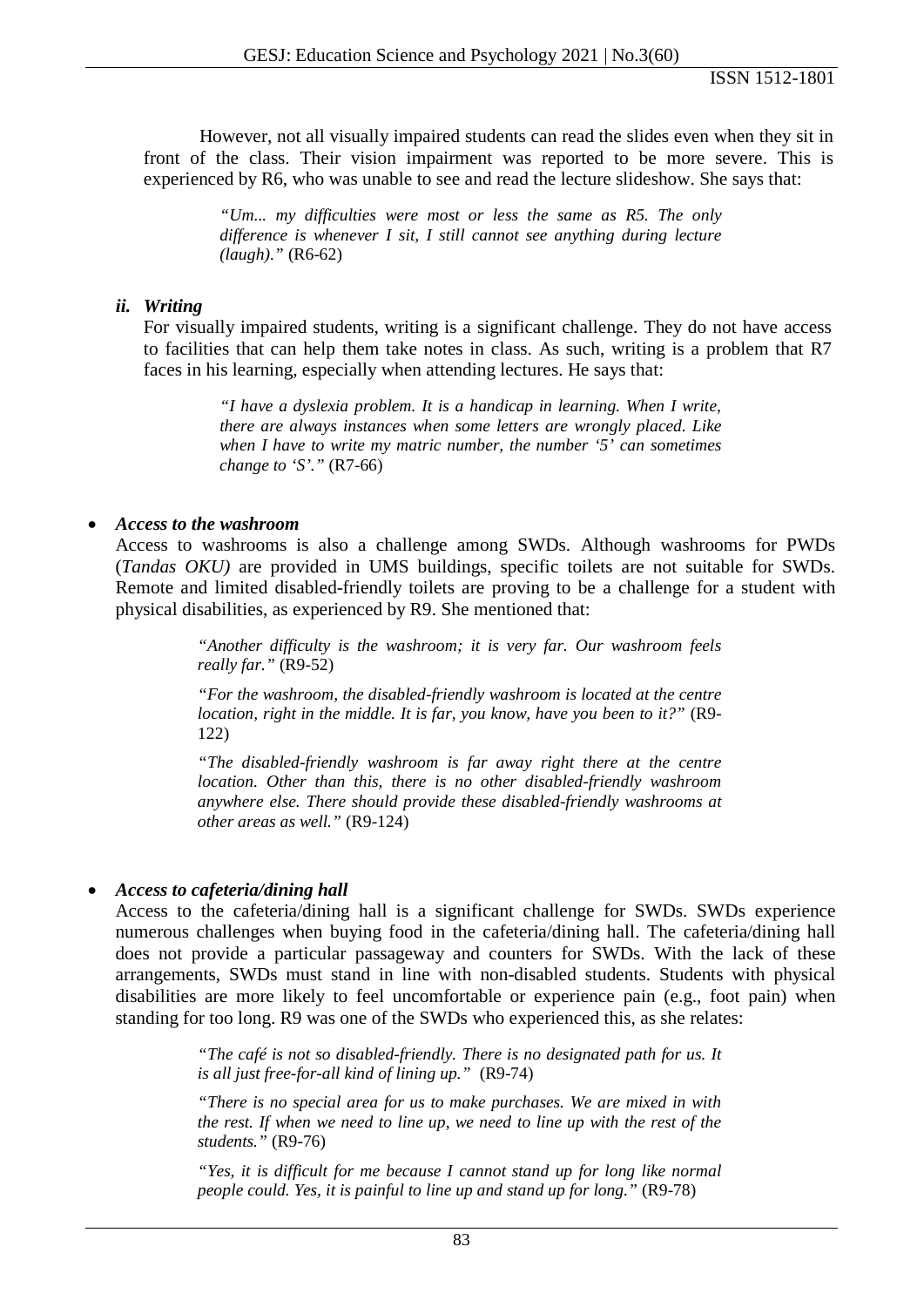## • *Access to library*

The third most challenging endeavour faced by SWDs is access to the library. The library is one of the most critical facilities for students. For SWDs, they face the problem of accessibility to the library. A significant disadvantage is that they cannot fully utilize the facilities and services available in the library, such as study rooms/spaces and reading materials. This study's analysis found that access to the study rooms/areas and reading materials are challenging for SWDs, especially for the physically disabled and visually impaired students.

## *i. Access to the study rooms/spaces*

Respondents reported that finding suitable study rooms and areas is difficult, even on the library's ground floor. Students are also unable to go upstairs and use the facilities and services due to their disabilities. Therefore, they only have access to facilities and services available on the ground floor. However, these facilities and services cannot be fully utilized by SWDs as they must sometimes compete with non-disabled students, as experienced by R9. She says that:

> *"Only ground floor available. It is not like I can go upstairs there."* (R9- 34)

> *"Library? Maybe they need to prepare and a special area for us SWDs because sometimes we find ourselves fighting for space with other students."* (R9-132)

## *ii. Access to reading materials*

Access to reading materials is also a challenge for SWDs. Students cannot search for books they need, and the attached labels are difficult to see. Reaching for books on the shelves is also a challenging endeavour. This problem is experienced by R1, who has a visual impairment. He says that:

> *"Um... for me umm, it is hard to see the labels on the books. Every section has its label, such as these collections are for history, these others are for journals. Sometimes I do not know which ones are for history and which ones are for anthropology. So, I have to scrutinize each section and every book. Through this slow method, I could know which ones are for anthropology and which ones are for history. It is very slow and difficult for me."* (R1-138)

Based on R9 experience, she also reported that students with visual impairment could not find specific books. She related:

> *"Recently, I met a junior undergraduate in my history course. The undergraduate is visually impaired, so it was a very difficult ordeal just to find the correct book."* (R9-120)

In addition, books on high shelves make it difficult for SWDs to reach. It may be challenging to get books on high shelves because of the SWDs' feet, as experienced by R9. She had to ask for help in finding books located on high shelves. She says that: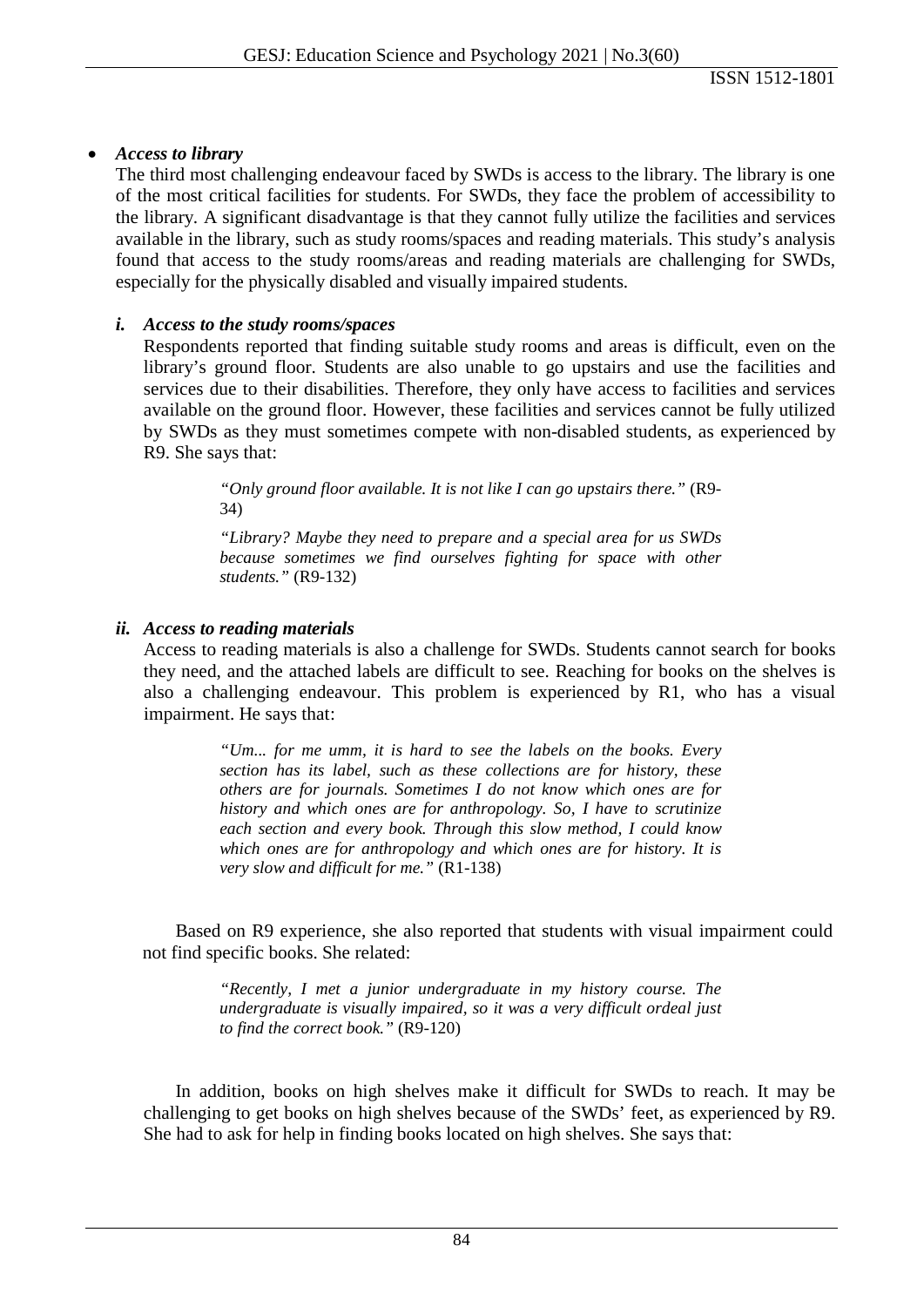*"It is usual for me. First, search for the book and locate it. But sometimes it is not at the said location, so I had to ask a friend for help or seek out a librarian to assist me."* (R9-120)

Disorganized books at the library also complicate the searching process of reading materials, as experienced by R9, who have a physical disability. She says that:

> *"It is made even harder, with my physical impairment, that books are not where they said they are in the computer system. When I finally reach the location, sometimes it is not there. Yes, there are instances where books are not kept where they should."* (R9-130)

#### *c) Facility*

It was found that university facilities were the second major obstacle experienced by the respondents. The theme of the facility was found to be quite common among SWDs. The analysis shows that respondents experience many challenges in accessing facilities provided in UMS, including washing machines, washrooms, and libraries.

#### • *Washing machine*

For most students, the washing machine or laundry services is one of the more essential facilities to access. These infrastructure and services make it easier to wash their cloth efficiently, saving ample energy and time. For SWDs, this facility or service is equally essential as it is difficult to clean and wash their clothes due to their inability. R1, who has a visual impairment, stated that the washing machine is a necessity for him. He says that:

> *"Yes, I realize this also. There is this big problem with a washing machine. There is none at my block. I do not ask for this as an extra luxury item, but this item is an essential necessity."* (R1-256)

#### • *Toilet*

Toilet or washrooms for PWDs are available throughout UMS, albeit in limited quantities. Washroom types also play an essential role for SWDs, such as the availability of a restroom with a bowl or squat configuration. As reported by R2, who have a disability on her leg, the washroom bowl configuration is more suitable for her. However, the limited washroom with bowl type in UMS makes it difficult for her. She says that:

> *"I can only use those washrooms with bowl configuration. It is that in UMS, there is, but sometimes these washrooms cannot be used. There is no water in the washroom. Even in the newly constructed lecture hall area, they lock the washroom up."* (R5-152)

> *"Uh, among the places that I have been (laugh), Faculty B has our type of washroom. Other than that, at the Student Hostel also they have, but fewer."* (R2-32)

*"Unavailable, my block, Block E does not have this facility."* (R2-34)

*"I have a disability on my right leg. What I see that is difficult in UMS is I wish there is washrooms with the bowl configuration at all areas in UMS. It is alright if there isn't any disabled-friendly washroom, but*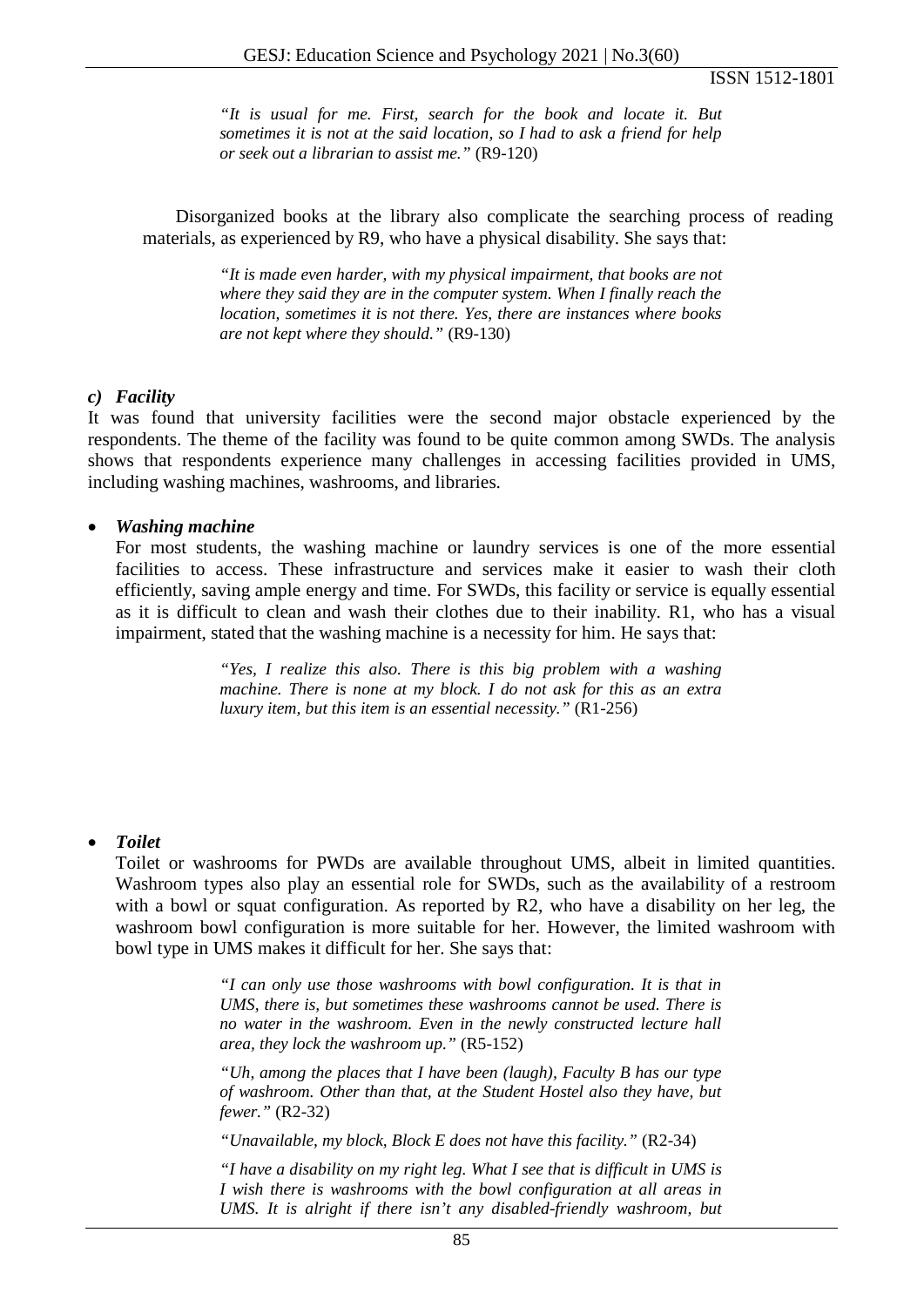*more importantly, I wish there is a bowl type washroom all across UMS. Also, in UMS, although there is a bowl type washroom, not all can be used. The bowl-type washroom is those that we can sit down (laugh)."* (R2-28)

Moreover, there was a misuse of washrooms for PWDs, which saw it turned into storage areas as noticed by R2. She also stated that the toilets for PWDs at times had no water, no hose, sometimes even locked. She explained:

> *"This institution (UMS) does provide us with a disabled-friendly washroom. Just that sometimes these washrooms are turned into storerooms. I saw a few of these. Sometimes if it is open, it does not come with a water hose. There is always something not functioning. I rely on these disabled-friendly washrooms because not all washrooms I could use."* (R2-30)

> *"Every place seems to have our kind of washroom, but alas, it cannot be used."* (R2-38)

## • *Library*

As mentioned earlier, the library is an essential facility for students. However, facilities and services in the library that are not disabled-friendly makes it difficult for PWDs. This study's analysis found that counter and bookshelves are sometimes themselves barriers for SWDs.

## *i. Counter*

High library counters also make it difficult for PWDs. R8 reported that she had difficulty dealing (e.g., returning borrowed books) because the counter was too high for her. She must stretch significantly to put the books over the counter. She says that:

> *"Whenever I reach the library counter, I have to sort of stretch to my limits. When it is time to return the library books, I have no choice but to hold my breath and stretch my hands upward with the heavy book as much as possible."* (R8-80)

## *ii. Bookshelves*

High bookshelves similarly made it difficult for SWDs to reach the books, and they had to seek help from other students. R8, who has a physical disability, usually finds herself unable to get the books on higher shelves. She needs to ask other students for help. She says that:

> *"Um, okay. When I need a book from these higher shelves, I have to ask whoever is around to help me. Sometimes, there are these short stepstairs left around the area, and I would position it and climb it to get these books."* (R8-86)

#### *d) Student management*

The third major obstacle faced by SWDs is UMS's student management. It was found that this problem was common among them. The analysis shows that the respondents experience some challenges in the form of unstandardized information of students with disabilities, hostel arrangements, financial support, the running of associations/secretariats for students with disabilities.

• *Unstandardized information of students with disabilities*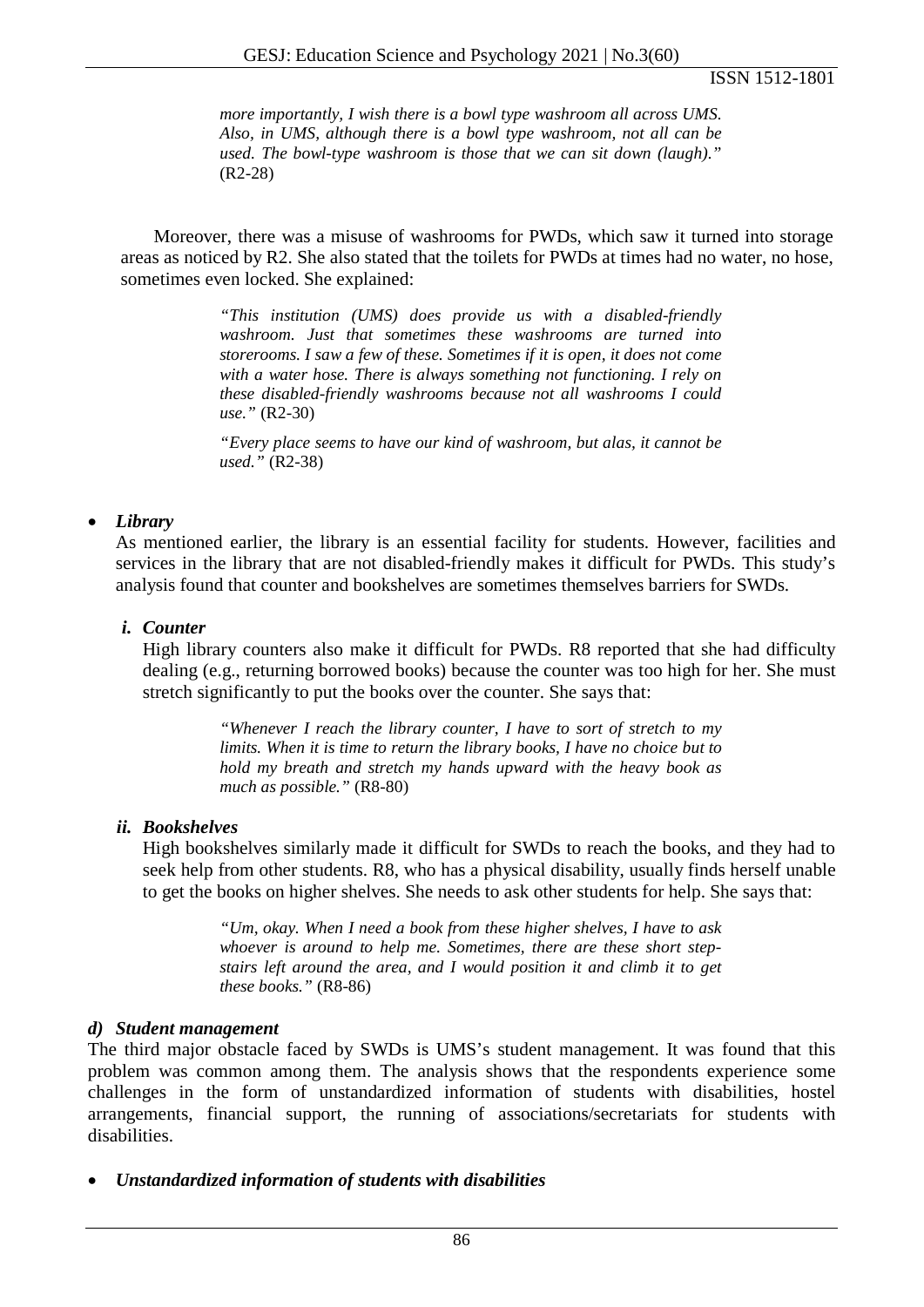R1 stated that some lecturers do not realize that there are visually impaired students in their classrooms. At times, R1 must introduce himself and his disabilities to some of the lecturers. He says that:

> *"It is partly my fault also because, at times, I did not inform some of the lecturers of my disabilities. Some I did, but if I can avoid it, I would just be quieter and rely on my hearing only."* (R1-126)

#### • *Hostel*

Student hostel management was further found to be one of the challenges experienced by respondents in which students are required to move from one hostel to another every year. It makes it difficult for SWDs to manage their things yearly (e.g., clothes, books, etc.). Students with physical disabilities must lift, move the items, and finding a place to store them. When the new semester opens, they must quickly move their belongings to a new room or hostel, as experienced by R9. She reported that:

> *"It's because we have to carry our belongings when we move. During semester breaks, we have to carry it all to the storerooms. This is a bit of a problem for us."* (R9-220)

## R2 also reported that:

*"If in this institution, we SWDs are very likely to get hostel accommodation. However, why are we not confined to one room? Why do we have to pack our belongings and then make hassle arrangements to send them elsewhere again? Since we are confirmed to be getting hostel accommodation, there should be no need for us to move here and there. Can't they just let us stay in one room from year one to year three? Like my case, I have to move my belongings to the storerooms constantly."* (R2-242)

#### • *Financial support*

Financial support is found to be one of the challenges experienced by R9. Although respondents receive financial support from the Ministry of Higher Education, it is not paid to students earlier. With this inefficiency, students cannot pay their tuition fees, resulting in debt to the university. Sometimes the amount is paid less than it should be. She says that:

> *"Yes, we receive financial assistance from the Ministry of Higher Education."* (R9-232)

> *"This is an issue every semester. Some semesters we did not receive it at all. Sometimes when we finish the semester, only financial assistance arrives. When it arrives, it is wrongly calculated and allocated to us. It becomes more of a problem when we students ask for the fees invoice. This is especially dangerous for the third-year students who want to graduate and attend their convocation but could not because their fees are not settled. So, we have a difficult choice. If we want to graduate and attend our convocation, we have to find the money ourselves."* (R9-234)

*"…it is very slow."* (R9-238)

#### • *Association/secretariat for a student with disabilities*

Lastly, a special association/secretariat for SWDs has not yet been established in UMS. The university does not want to set this association/secretariat as it is considered less critical. Without such association/secretariat, the welfare of SWDs cannot be taken care of, as stated by R9. She says that:

> *"UMS do not have this type of association. So, in any matter in regard to disability, we have to tackle it ourselves. If there is such an association for us, we could list down systematically on certain items as one voice. Yes, this would be so helpful."* (R9-238)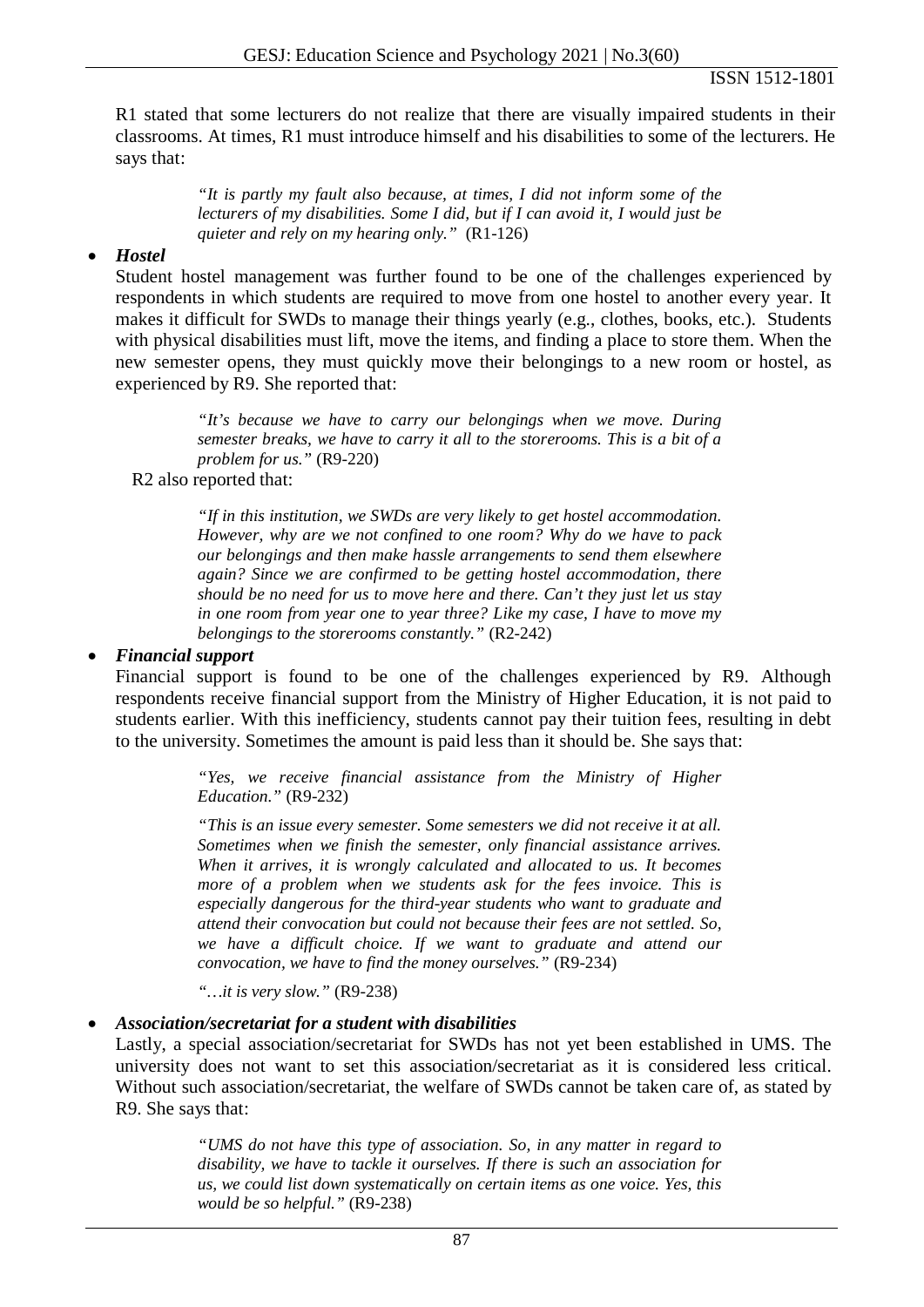*"(Laugh). Yes, we face numerous problems as UMS does not approve of us setting up an association for SWDs. One of the reasons given was that it is not every year that there are SWDs in UMS. So, the issue is, do we want to have the fire first before we establish a fire-fighting department or before."*  (R9-240)

*"With an association for us, issues of SWDs may be given more priority. SWDs' welfare would also be taken care of. But, without any form of association for SWDs, we are being left out, and sometimes it seems we do not exist at all in this institution. We see numerous clubs being set up in UMS. Why not an SWDs' club?"* (R9-246)

## *e) Mobility*

Finally, mobility was found to be the fourth major obstacle for this study's respondents. The theme of mobility was found to be quite vital for them. Analysis shows that respondents experienced challenges in moving from one location to another. They encountered tactile blocks, road crossings, blurred signage, and inadequate ramps for students with visual impairment and physical disability.

## • *No tactile blocks*

Tactile and guideline blocks inserted on the floor surfaces are essential to guide the blind. Without these tactile blocks, it is difficult for SWDs to move from one location to another, as experienced by R1. He described the following:

> *"In terms of moving from one place to another, I feel that, because there aren't any blind tiles, it is really difficult for me. If these blind tiles exist, it is like a directional tool for us. For now, if we want to go anywhere in UMS, it is difficult."* (R1-18)

## • *Road Crossing*

Roads in UMS also made it particularly difficult for visually impaired students to cross. A student who has this kind of disability cannot see the condition on the road. It is frightening to cross the street, as experienced by R1. He says that:

> *"When we have to cross the road, we have to actively find alternatives so that it is easier for us. Crossing roads can be quite scary, and yes, I do feel scared when I have to do this."* (R1-18)

Atop the difficulty of crossing roads, getting on buses at campus also proved to be a challenge. It made it difficult for the R1 to take the bus. R1 says that:

> *"Crossing roads is a bit difficult, with all those cars. Sometimes when we are late for our lecture, we must take the bus. If we stick to taking the can, we will be late. But when we take the bus, we have no choice but to crossroads to the bus stops, and this is scary. There are at times a lot of cars here."* (R1-22)

#### •*Unclear signage*

Another difficulty faced by the respondents is the unclear signage placed across the institution. It gives a lot of difficulty to a student with visual impairment, as stated by R1. He found it difficult to navigate to a location when the signage is too small for him. He says that:

> *"For me, it is more of the signboard, like names and areas. For example, if we want to go to this building here, if the words are big enough, then no problem. But the small ones are a bit hard to see."* (R1-90)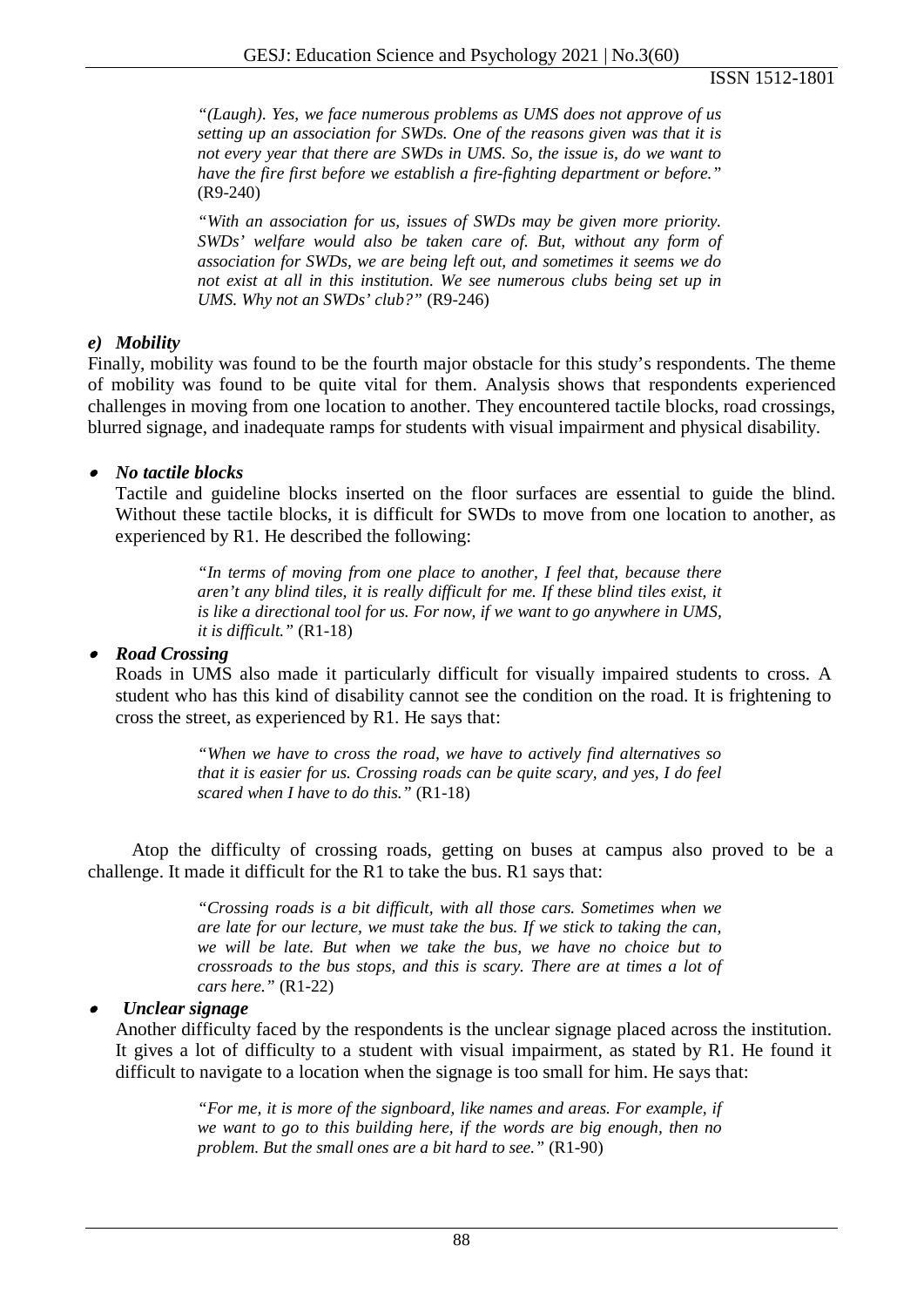R9, who have a physical disability, also reported on the signages. She has trouble finding specific lecture halls and noted no clear direction to find the location. She says that:

> *"Ha, if we need to find a lecture hall, for me, it becomes very tiring as I had to go round and round to find Lecture Hall 27, Lecture Hall 21. Sometimes, I have to turn one whole round at the Lecture Complex just to find a certain Lecture Hall."* (R9-194)

> *"Yes, the new Lecture Complex is a problem. The old Lecture Complex is okay as it is just one row, so if we walk along with it, we could guess where certain lecture halls are. It is either this end or the other end. But with the new Lecture Complex, we end up turning in circles."* (R9-196)

> *"Yes, it is a problem because it does not show whether the Lecture Hall is on the right or left, or if it is even in this area. Sometimes I have to walk to the end. Even for myself, it is a problem, so if those of us using wheelchairs or having problems with their eyesight, this will be a bigger problem."* (R9- 202)

## • *No ramp provided*

Lastly, the ramp is vital for SWDs using wheelchairs. R9 voiced her concern for the disabled with wheelchairs as ramps are not provided at the hostel. The female block hostel did not have a ramp, making it difficult for female students with wheelchairs to enter the hostel.

> *"For those who use wheelchairs, it is hard to enter the hostel area because of all those stairs. There is not one lane for wheelchair users."* (R9-80)

> *"In the female accommodation hostel, I have been there. Sadly, there are only stairs. So, it got me thinking, how does female SWDs, who use wheelchairs, how do they even go up the stairs."* (R9-82)

## **DISCUSSION**

This preliminary study indicated that existing facilities and services in UMS were found to be challenging for SWDs. SWDs faces four significant themes of challenges or barriers in accessibility, facility, student management and mobility. A lot of services and facilities are made available for everyone in the institution. Some of these facilities and services remain a challenge for SWDs.

Firstly, accessibility was reported to be a big problem among SWDs on campus. Accessibility issues such as access to learning, washrooms, cafeteria/dining hall, and library were problems for different disability groups (e.g., physical, visual, and learning disabled/impaired). These findings are very similar to those reported by [10], where she examined special needs students and their accessibility at higher education programs. She found that accessibility was a problem at both small and large universities across Canada. Accessibility is one of the critical elements in teaching and learning, particularly in higher education [16]. Education institutions should make accessibility one of the top priorities as this will encourage participation from all types of students. Exceptional teaching and learning facilities and technologies (e.g., Braille notes, softcopy handouts, computer, e-book etc.) should also be provided for SWDs as part of a conducive learning environment.

Second, facilities in UMS such as buildings and equipment that are not disabled-friendly can make SWDs feel uncomfortable. SWDs consequently reported such facilities and services in this study. This finding supports a previous study that similarly reported the lack of disabled-friendly facilities at higher education institutions [8].

Third, student management services were again barriers for SWDs with poor information management for students with disabilities, hostel arrangements, financial support system, and the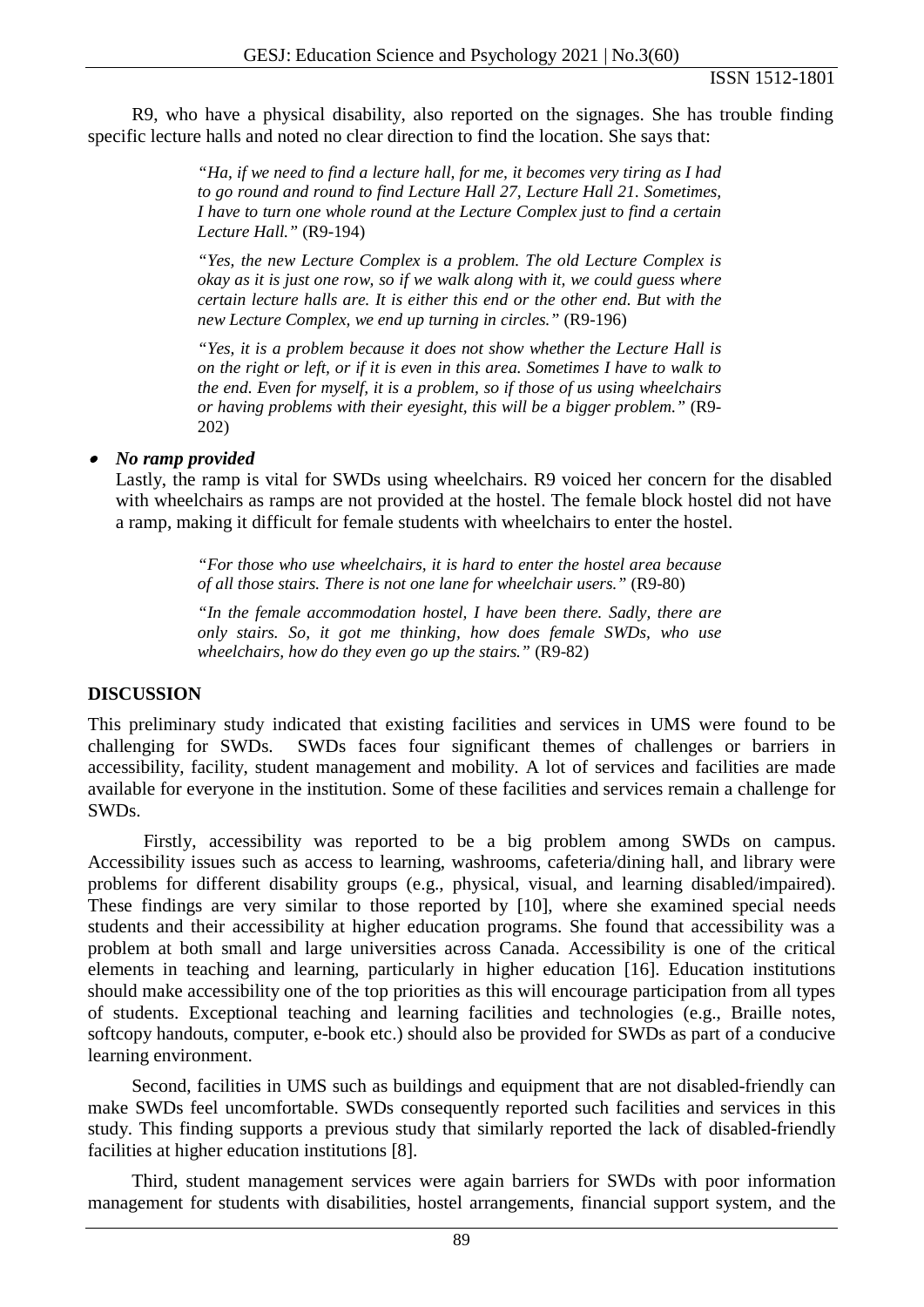absence of an association/secretariat for students with disabilities. Improving and adding more special services will undoubtedly create a more conducive learning environment for SWDs. Their welfare could also be better-taken care of with a particular disabled services centre for SWDs management. In a previous study, the universities across Canada said the difficulty in identifying students with handicapped conditions [10]. Perhaps lecturers could require students to provide detailed information regarding the nature of the disability and the services SWDs may need (e.g., braille signage, stairs ramp, etc.). However, this matter may be explored further in a future study. The establishment of an association/secretariat for students with disabilities in UMS may be an excellent first step in addressing the welfares of SWDs (e.g., admission, medication, financial support etc.). Hill's research found that establishing an Office for Students with Disabilities improved facilities and services for SWDs [10].

Lastly, this study found that mobility elements such as tactile blocks, road crossings, signages, and ramps are barriers experienced by SWDs in UMS. The establishment of special mobility services (such as special transportation) for SWDs will significantly help their mobility on campus. Mobility improvements should be a priority in all places within the campus and provide them with barrier-free and easy access to buildings and facilities [16].

## **CONCLUSION**

In examining some of the critical issues faced by SWDs at UMS, the most crucial question was, "will the university provide special education facilities and services for SWDs such as learning disabilities, other disabilities conditions or both?" With an increase in the enrolment of SWDs, it is a good time now to increase and improve disabled-friendly services. It is also crucial to note that facilities and services required by students with visual impairment differ from those with mobility impairment or learning disability. Future studies are needed to examine the specific type of facilities and services and the detailed availability of these facilities and services in UMS. Future studies could also investigate whether SWDs are satisfied with the current facilities and services at their institution. To respect the rights of SWDs, all facilities and services provided in UMS should be accessible for everyone – disabled and non-disabled students, academic and non-academic staff, as well as outsiders entering UMS. Finally, this preliminary information hopes to guide other researchers to study beyond the difficulties SWDs in UMS.

## **LIMITATIONS**

The current study encounters certain limitations. The use of open-ended and structured questions during the interview and group discussion may be modified for future research. There could be other barriers and difficulties faced by SWDs that has not yet been uncovered. This study also used a small sample size of only nine participants, where most of them were female respondents. This study explored the challenges and barriers of facilities and services faced by SWDs in UMS only. Therefore, the findings from this study can't be generalized to other universities.

#### **REFERENCES**

- [1]. Abreu, M., Hillier, A., Frye, A., & Goldstein, J. (2016). Student experiences utilizing disability support services in a university setting. *College Student Journal, 50*(3), 323.
- [2]. Abubakar Ahmed, Zakaria Al Cheikh Mahmoud Awad & Naziaty Mohd Yaacob. (2014). The response of accessibility infrastructures for PWD to national disability policies in higher institutions of developing countries: A case study of Ahmadu Bello University, Zaria and the University of Malaya, Kuala Lumpur. *Journal of Surveying, Construction and Property (JSCP), 5*(1), 1-16.
- [3]. Bengtsson, M. (2016). How to plan and perform a qualitative study using content analysis. *NursingPlus Open, 2*, 8-14.